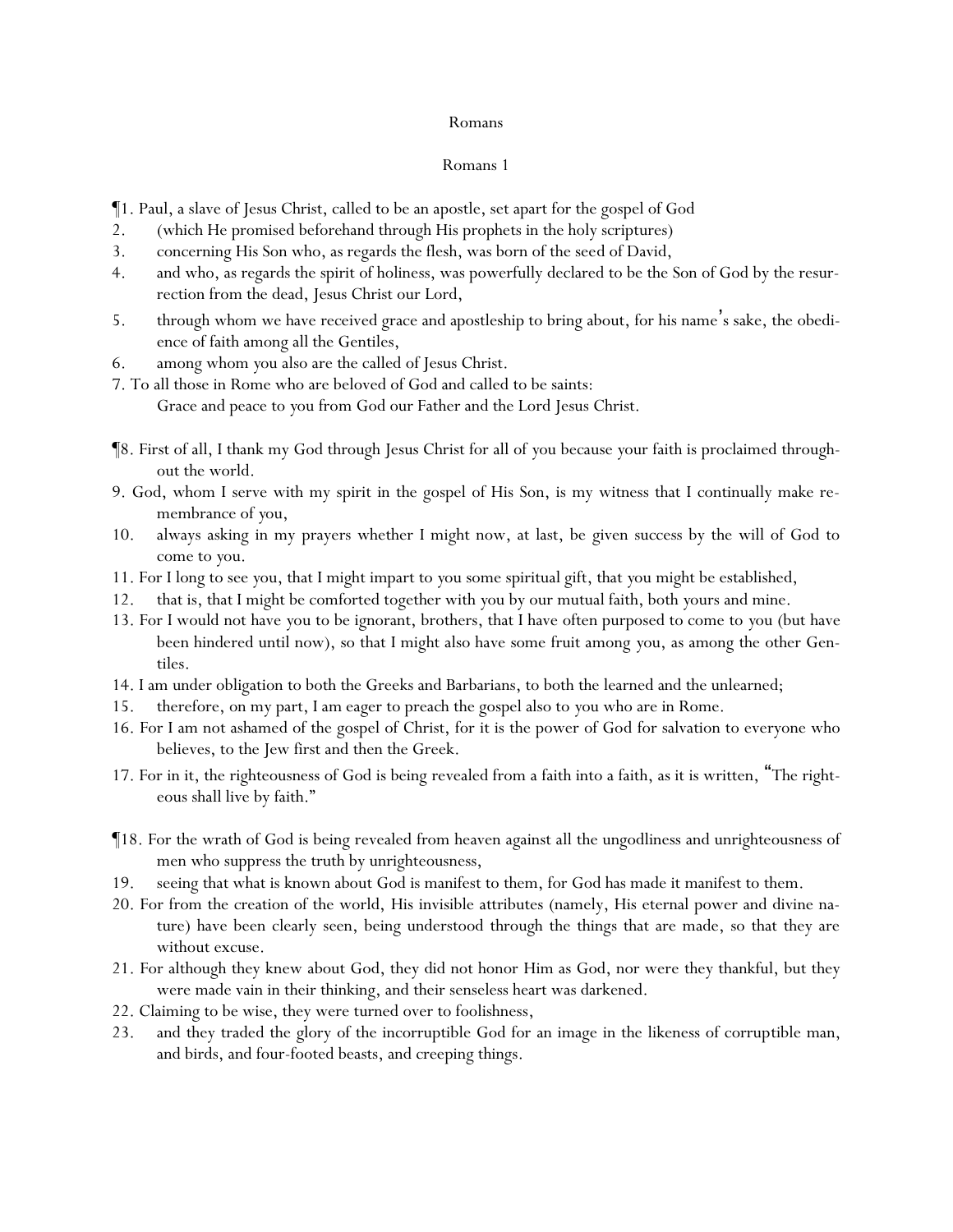- ¶24. Therefore also, God turned them over in the lusts of their own hearts to uncleanness, to dishonor their own bodies among themselves,
- 25. who traded the truth of God for a lie and began to worship and serve the creature rather than the Creator, who is blessed forever. Amen.
- ¶26. That is why God turned them over to shameful passions. Their females even exchanged the natural use *of their bodies* for what is contrary to nature,
- 27. and the males likewise, leaving the natural use of a female, burned in their desire for one another, males committing disgraceful acts with males, receiving in themselves a fitting recompense for their error.
- ¶28. And since they did not see fit to retain God in *their* knowledge, God turned them over to a depraved mind, to do things that should not be done,
- 29. being filled with all unrighteousness, fornication, wickedness, covetousness, maliciousness, and full of envy, murder, strife, treachery, ungodliness. *They beca me* gossipers,
- 30. slanderers, haters of God, insolent, arrogant, boastful, devisers of evil things, disobedient to parents,
- 31. undiscerning, unfaithful, unfeeling, implacable, unmerciful,
- 32. who, knowing very well the righteous judgment of God, that those who practice such things are worthy of death, not only do them, but also approve of those who practice *them*.

- ¶1. Therefore, O man, you are without excuse, whoever *you are* who judges, for in the thing in which you judge another, you condemn yourself, for you who are judging do the same things.
- 2. (But we know that the judgment of God upon those who practice such things is right.)
- 3. And do you think this, O man who judges those who practice such things and yet are doing the same, that you will escape the judgment of God?
- 4. Or do you despise the richness of His kindness and forbearance and patience, not knowing that the goodness of God leads you to repentance?
- 5. But with your stubbornness and impenitent heart, you are storing up wrath for yourself in the day of wrath, and revelation, and righteous judgment of God,
- 6. who will render to every man according to his deeds.
- 7. To those who by patiently doing good seek for glory and honor and immortality, *God will grant* eternal life,
- 8. but to those who are contentious and do not obey the truth, but obey unrighteousness, *God will pour out* indignation and wrath,
- 9. tribulation and anguish upon every soul of man first the Jew and then the Greek who does what is evil,
- 10. but glory and honor and peace to every man first the Jew and then the Greek who does what is good.
- 11. For there is no respect of persons with God.
- 12. As many as sinned without the law will also perish without the law, and as many as sinned under the law will be judged by the law,
- 13. for the hearers of the law are not justified before God, but the doers of the law shall be justified.
- 14. For whenever Gentiles, who do not have the law, do by nature the things of the law, they, not having the law, are a law to themselves,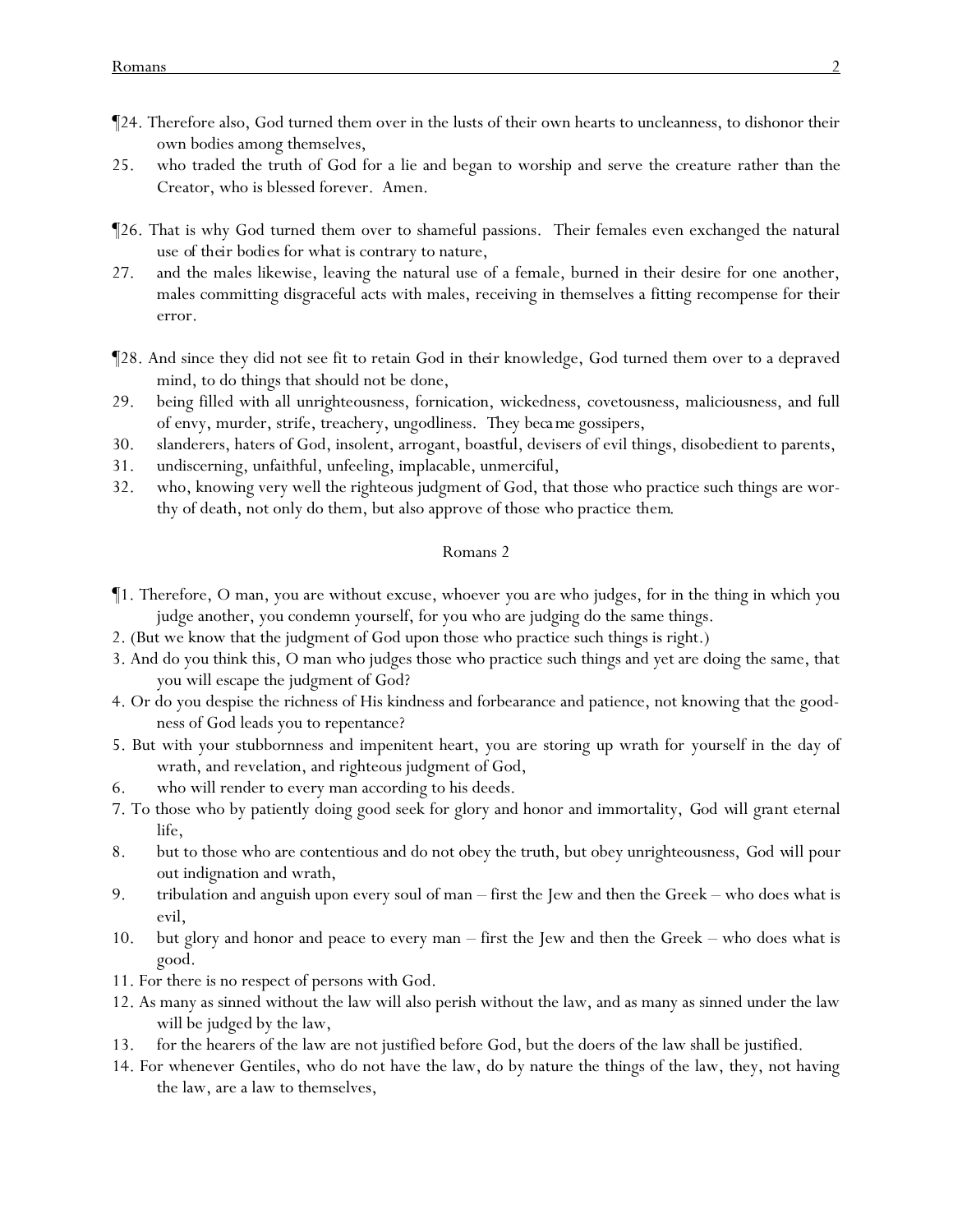- 15. who show the work of the law to be written on their hearts, their conscience bearing them witness, and all the while *their* thoughts either accusing or defending them,
- 16. until the day when God will judge the secret things of man according to my gospel, through Jesus Christ.
- ¶17. Behold! You call yourself a Jew, and you rest in the law, and boast in God,
- 18. and you know His will, and being instructed by the law, you put profound issues to the test,
- 19. and you have convinced yourself that you are a guide to the blind, a light to those in darkness,
- 20. an instructor of the ignorant, a teacher of little children, possessing the form of the knowledge and truth *that is* in the law.
- 21. Well then, O teacher of others, do you not teach yourself? O man who preaches not to steal, do you steal?
- 22. O man who says not to commit adultery, do you commit adultery? O man who abhors idols, do you rob the temple?
- 23. You who boast in the law, do you dishonor God by transgressing the law?
- 24. For "the name of God is blasphemed among the Gentiles because of *y*ou," just as it is written.
- 25. For circumcision is indeed profitable if you observe the law, but if you are a transgressor of the law, your circumcision is made uncircumcision.
- 26. If, therefore, the uncircumcision keep the righteousness of the law, shall not his uncircumcision be counted as circumcision?
- 27. And shall not the *one in* the natural state of uncircumcision who fulfills the law judge you who with the letter and circumcision are a transgressor of the law?
- 28. For one is not a Jew outwardly; nor is circumcision outward in the flesh.
- 29. But one is a Jew inwardly, and circumcision is of the heart, by the Spirit, not the letter, whose praise is not of men, but of God.

- $\P$ 1. What, then, is the advantage of the Jew? Or what is the value of circumcision?
- 2. Much in every way, but principally because they were entrusted with the oracles of God.
- 3. And what if some were unfaithful? Will their unfaithfulness invalidate God's faithfulness?
- 4. Absolutely not! Let God be true and every man a liar, as it is written, "That you might be justified in your words and prevail when you are judged."
- 5. Now, if our unrighteousness demonstrates the righteousness of God, what are we to say? Is God unrighteous who inflicts wrath? (I speak as a man.)
- 6. Absolutely not! Else, how will God condemn the world?
- 7. For if the truth of God is magnified by my lie unto His glory, why, then, am I still condemned as a sinner?
- 8. And not rather (as we be slanderously accused, and as some claim that we say, whose damnation is just,) "Let us do evil so that good might come!"
- ¶9. What then? Are we exalting ourselves? Not in the least, for we already made the charge that all, both Jews and Greeks, are under sin,
- 10. just as it is written: "There is none righteous, not one;
- 11. there is no one who understands; there is no one seeking God;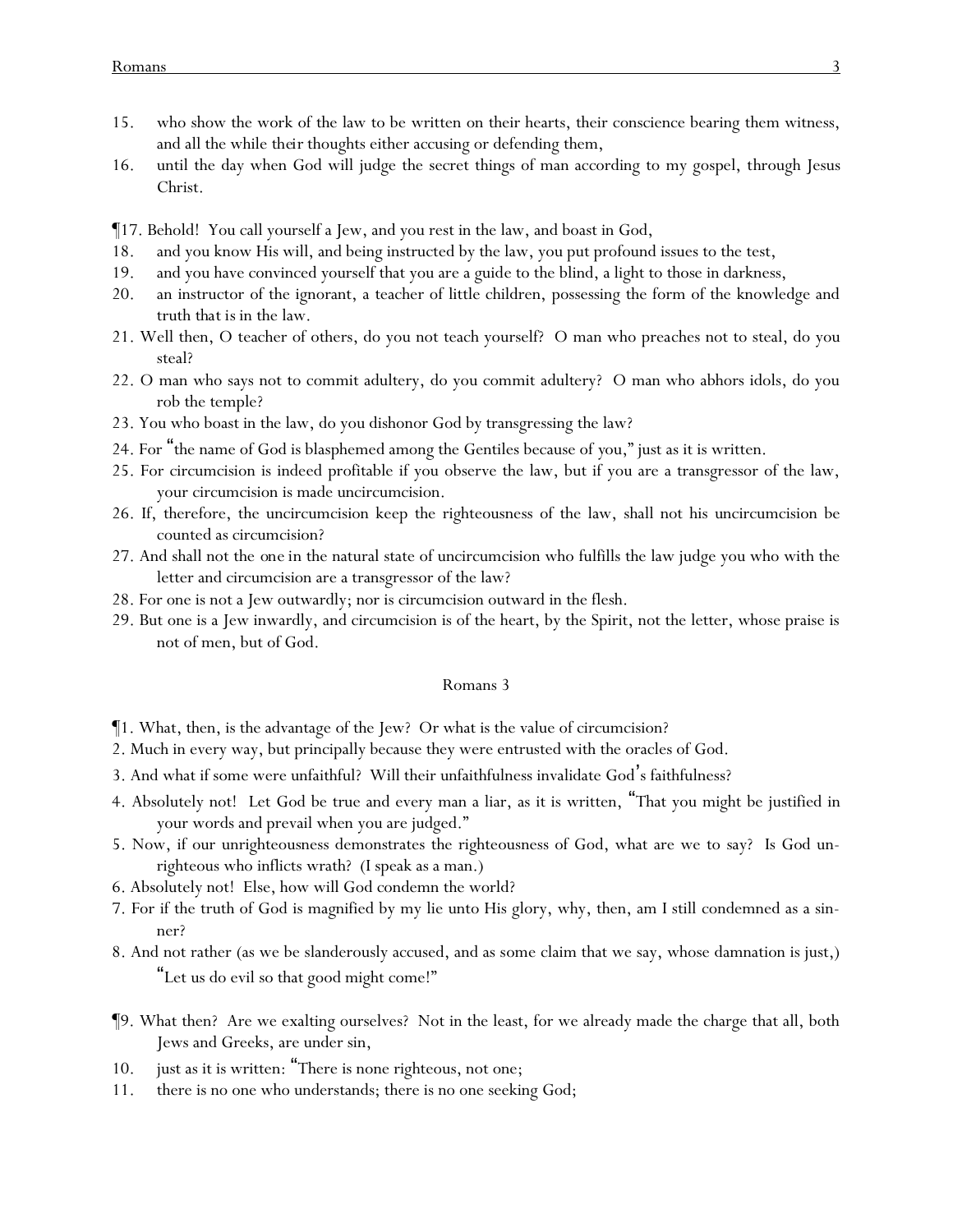- 12. all have fallen away; they have all, together, become worthless; there is no one doing good; there is not even one";
- 13. "Their throat is an open sepulcher"; "They deceive with their tongues; the poison of adders is under their lips";
- 14. "Whose mouth is full of curses and bitterness";
- 15. "Their feet are swift to shed blood";
- 16. "Ruin and misery are in their ways,
- 17. and the way of peace they have not known"; *and*
- 18. "There is no fear of God before their eyes"!
- ¶19. Now, we know that whatever the law says, it says to those who are under the law, that every mouth might be shut and the whole world be accountable to God;
- 20. wherefore, by works of the law shall no flesh be justified before Him, for by the law *came* the knowledge of sin.
- 21. But the righteousness of God without the law has now been revealed, being borne witness by the law and the prophets,
- 22. the righteousness of God *which is* by faith in Jesus Christ, to all and upon all who believe (and there is no difference,
- 23. for all have sinned and come short of the glory of God),
- 24. being freely made righteous by His grace through the redemption that is in Christ Jesus,
- 25. whom God, in demonstration of His righteousness, ordained to be a propitiation for sins that are past, through faith in his blood, passed over
- 26. through the forbearance of God for the demonstration of His righteousness in this present time, that He might be righteous and make him righteous who believes in Jesus.
- 27. Where, then, is boasting? It is excluded. By what law? Of works? Of course not! By the law of faith!
- 28. So then, we conclude that a man is made righteous by faith, without works of the law.
- 29. Is He God of the Jews only? Is He not also *God* of the Gentiles? Yes, of the Gentiles, too,
- 30. seeing there is one God, who will justify the circumcision out of a faith and the uncircumcision through faith.
- 31. Then, do we nullify the law through faith? Absolutely not! On the contrary, we confirm the law.

- ¶1. What, then, are we to say that Abraham, our father after the flesh, has found?
- 2. For if Abraham were justified by works, he had something of which to boast, though not before God.
- 3. For what does the scripture say? "And Abraham believed God, and it was reckoned to him as righteousness."
- 4. Now, to the one who works, the reward is not reckoned as a gift but as a debt,
- 5. but to him who does not work, but believes in Him who justifies the ungodly, his faith is reckoned as righteousness.
- 6. Just as David says about the blessedness of the man to whom God reckons righteousness without works:
- 7. "Blessed are they whose lawless deeds are forgiven and whose sins are covered.
- 8. Blessed is the man to whom the LORD will not reckon sin."
- 9. Now, is this blessedness *only* for the circumcision, or for the uncircumcision as well? Remember, we say, "Faith was reckoned to Abraham as righteousness."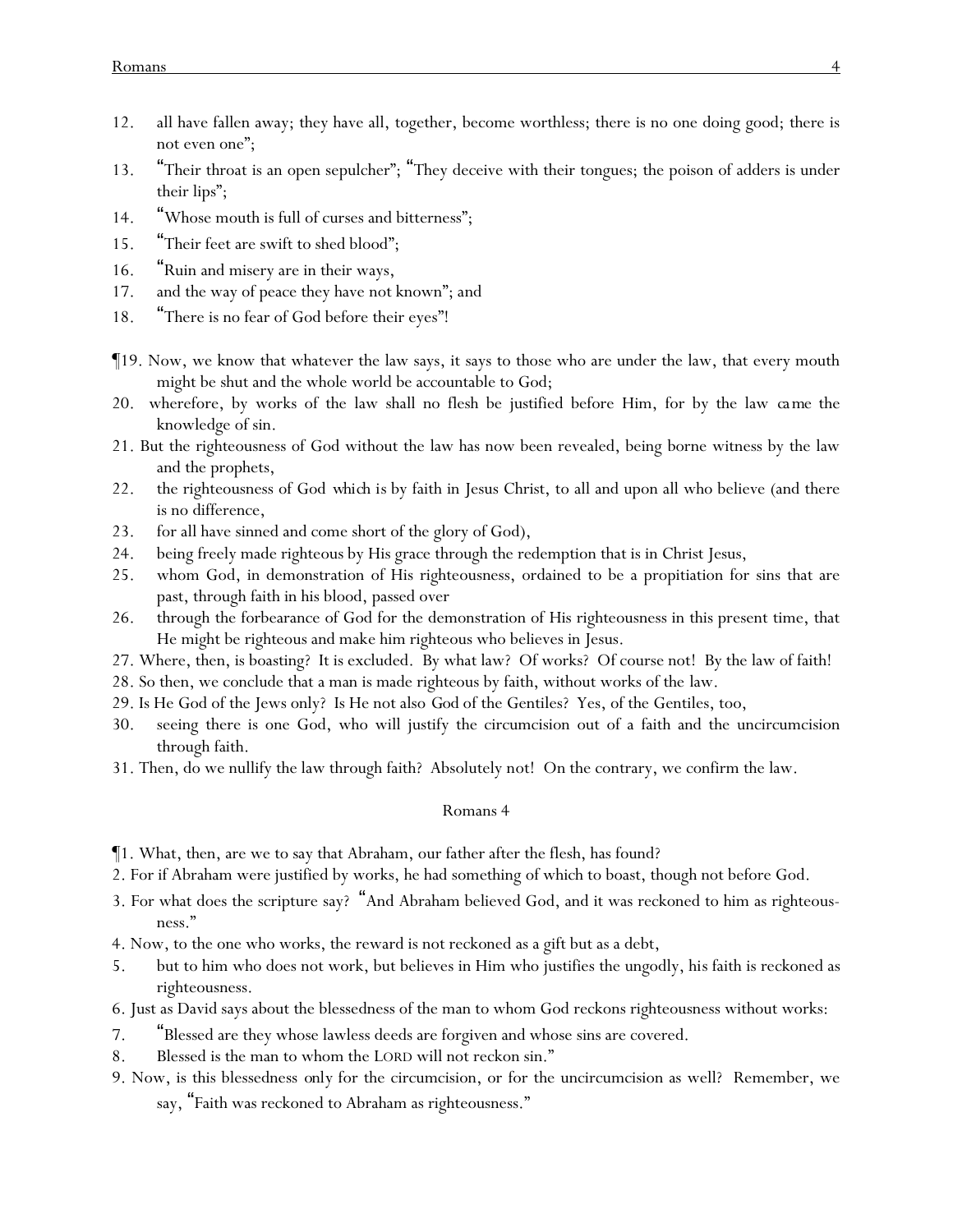- 10. How then was it reckoned *to him*? While *he was* in circumcision or in uncircumcision? Not in circumcision, but in uncircumcision,
- 11. and then he received the sign of circumcision, a seal of the righteousness of the faith that *he had* in uncircumcision, that he might be the father of all who believe in uncircumcision, so that righteousness might be reckoned also to them,
- 12. as well as the father of circumcision to those who *are* not merely in circumcision but who also follow in the footsteps of the faith of our father Abraham while in the uncircumcised state.
- 13. For the promise, that he would be the heir of the world, *ca me* not to Abraham or to his seed through the law, but through the righteousness of faith.
- 14. For if they *are* heirs because of the law, then faith is rendered worthless, and the promise is done away with.
- 15. For the law works wrath, since where there is no law, *there is* no transgression.
- 16. Therefore, *it is* by faith, that *it might be* by grace, so that the promise might be secured for all the seed, not for that which *is* under the law only, but for that which *is* also of the faith of Abraham, who is the father of us all
- 17. (as it is written, "I have made you the father of many nations"), who believed *when* in the presence of God, who brings the dead to life and calls things into being which do not exist.
- 18. Against hope, he believed in hope, that he might become the father of many nations, as it had been said, "Thus shall your seed be."
- 19. And then, having not weakened in faith, he did not consider his own body, already as good as dead, being about a hundred years old, nor the deadness of Sarah's womb.
- 20. He did not waver in unbelief at the promise of God; on the contrary, strengthened by faith, he gave glory to God,
- 21. and was fully persuaded that what He had promised, He is able also to do.
- 22. And that is why it was reckoned to him as righteousness.
- 23. Now, "it was reckoned to him" was not written for him alone,
- 24. but also for us, to whom it shall be reckoned, the ones who believe in Him who raised our Lord Jesus from the dead,
- 25. who was delivered up for our trespasses and was raised up for our justification.

- ¶1. Being justified, then, by faith, we have peace with God through our Lord Jesus Christ,
- 2. through whom also we have access by faith into this grace in which we stand, and we boast about hope of the glory of God.
- 3. Not only that, but we also boast in tribulations, seeing that tribulation produces patience,
- 4. and patience, character, and character, hope,
- 5. and hope does not make ashamed, for the love of God is poured out within our hearts by the holy Spirit which is given to us.
- 6. For when we were yet without strength, at the appointed time, Christ died for the ungodly.
- 7. Rarely will someone die for a righteous man, though for a good man, one might possibly bring himself to die,
- 8. but God commends to us His kind of love, in that while we were yet sinners, Christ died for us.
- 9. Much more, then, being now justified by his blood, we shall be saved from wrath through him.
- 10. For if when we were enemies, we were reconciled to God through the death of His Son, much more, being reconciled, we shall be saved by His life.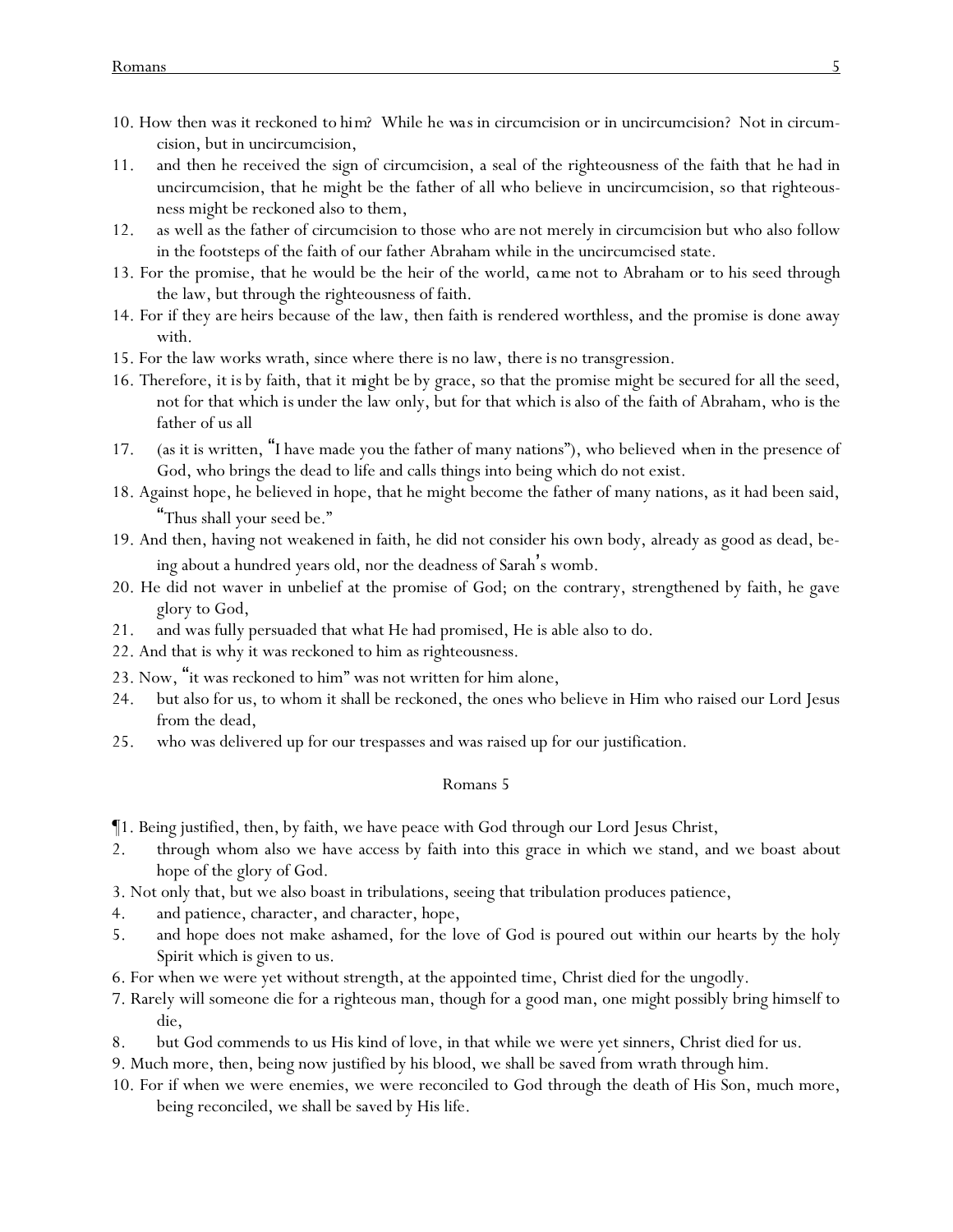- 11. And not only *that*, but we also boast in God through our Lord Jesus Christ, through whom we have now received the reconciliation.
- ¶12. Therefore, as through one man, sin entered into the world (and death *enters* through sin), so also death has spread to all men because all have sinned.
- 13. Now, before the law, sin was in the world, but sin is not imputed when there is no law.
- 14. Nevertheless, death reigned from Adam until Moses, even over those who did not commit sins like the transgression of Adam (who is a figure of the one who was to come).
- 15. Then again, the gift *of God* is not like the trespass. For if by the trespass of one, many be dead, much more, the grace of God, even the gift *of life* by grace, which is from one man, Jesus Christ, has abounded to many.
- 16. Nor *is* the gift *of God* as *it was* with the one who sinned. For *God* '*s* judgment brought condemnation after a single *trespass*, but the gift *of God* brought justification after many trespasses.
- 17. For if by the trespass of one man, death reigned because of one, much more, those who receive the abundance of the grace and the gift of righteousness shall reign in life because of one, Jesus Christ.
- 18. So then, just as by one man's trespass, condemnation came upon all men, so also by one man's righteousness, justification of life came upon all men.
- 19. For as by one man's disobedience, many were made sinners, so also by the obedience of one man, many will be made righteous.
- 20. Now, the law entered in so that transgression might abound, but where sin abounded, grace abounded all the more,
- 21. so that just as sin reigned in death, so also might grace reign through righteousness unto eternal life through Jesus Christ our Lord.

- ¶1. What shall we say, then? "Let us continue in sin so that grace may abound"?
- 2. Absolutely not! How shall we, the ones who have died to sin, live in it any longer?
- 3. Do you not know that as many as were baptized into Christ Jesus were baptized into his death?
- 4. We were buried with him through baptism into death, so that just as Christ was raised from the dead through the glory of the Father, so we also might walk in the newness of life.
- 5. For if we have been united with him in the likeness of his death, we shall certainly also *be united with him in the likeness* of his resurrection,
- 6. knowing this, that our old man is crucified with *Christ* so that *our* sinful body might be rendered powerless so that we no longer are slaves to sin,
- 7. for he who is dead has been made free from sin.
- 8. Now, if we are dead with Christ, we believe that we shall also live with him,
- 9. knowing that Christ, being raised from the dead, can die no more; death has no more dominion over him.
- 10. As concerns his death, he died to sin once, but as concerns his life, he lives to God.
- 11. *Y*ou, likewise, think of *y*ourselves as completely dead to sin, too, yet alive to God through Christ Jesus our Lord.
- ¶12. So then, sin is not to reign in *y*our mortal body, that *y*ou should obey it through *the body* '*s* lusts.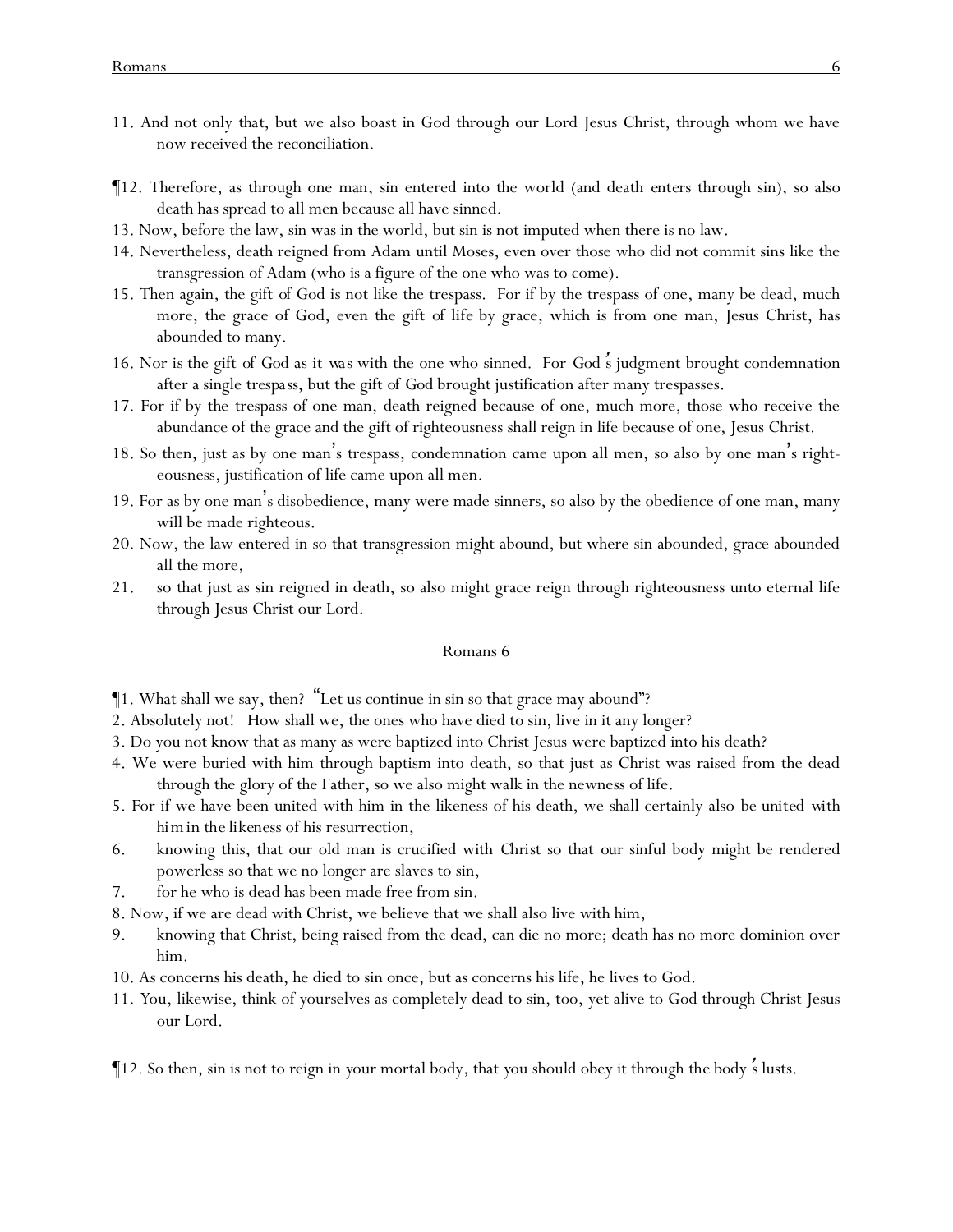- 13. Neither present *y*our members to sin as instruments of unrighteousness, but present *y*ourselves to God, as alive from the dead, and *y*our members to God as instruments of righteousness.
- 14. Sin shall not have dominion over *y*ou, for *y*ou are not under law but under grace.
- ¶15. What then? Shall we sin because we are not under law but under grace? Absolutely not!
- 16. Do *y*ou not know that to what *y*ou present *y*ourselves as slaves to obey, *y*ou are slaves to that which *y*ou obey, either of sin unto death or of obedience unto righteousness?
- 17. But thanks be to God! For *y*ou used to be slaves of sin, but *y*ou obeyed from the heart the kind of doctrine to which *y*ou were given,
- 18. and then, made free from sin, *y*ou were made slaves to righteousness.
- 19. (I am speaking in human terms because of the weakness of *y*our flesh.) Just as *y*ou once presented *y*our members as slaves to uncleanness, and lawlessness upon lawlessness, so now present *y*our members as slaves to righteousness unto holiness.
- 20. For when *y*ou were slaves of sin, *y*ou were free from righteousness.
- 21. But what fruit did *y*ou have then, from the things of which *y*ou are now ashamed? Indeed, the end of those things is death.
- 22. But being now made free from sin, and being made slaves to God, *y*ou have *y*our fruit unto holiness, and in the end, eternal life.
- 23. For the wages of sin is death, but the gift of God is eternal life in Christ Jesus our Lord.

- ¶1. Do *y*ou not know, brothers (I am talking to those who know the law), that the law has dominion over a man *only* as long as he is alive?
- 2. For example, the married woman is bound to *her* husband by the law while he lives, but should the husband die, she is released from the law concerning her husband.
- 3. So then, she will be called an adulteress if, while her husband is alive, she becomes another man's *wife*, but if the husband dies, she is freed from the law so that she is not an adulteress, though she become another man's *wife*.
- 4. Likewise, my brothers, *y*ou also were made dead to the law through the body of Christ so that *y*ou might belong to another – to him who was raised from the dead – that we might bear fruit to God.
- 5. For when we were in the flesh, the passions of the sins which were working through the law in our members bore fruit leading to death.
- 6. But having died to that by which we were bound, we are released from the law so that we now serve *God* in the newness of the Spirit, and not in the oldness of the letter.
- ¶7. What, then, shall we say? "The law is sin"? Absolutely not! On the contrary, I would not have known sin, were it not for the law. For example, I would not have known covetousness, had the law not said, "You shall not covet."
- 8. But sin, taking advantage of the commandment, produced in me every evil passion. For apart from law, sin *is* dead.
- 9. And I was alive without the law once, but when the commandment came, sin came alive and I died;
- 10. so then, the very commandment that *was ordained* for life was found by me *to be* for death.
- 11. For sin, taking advantage of the commandment, deceived me, and with it, killed *me*.
- 12. Therefore, the law is indeed holy, and the commandment holy, and just, and good.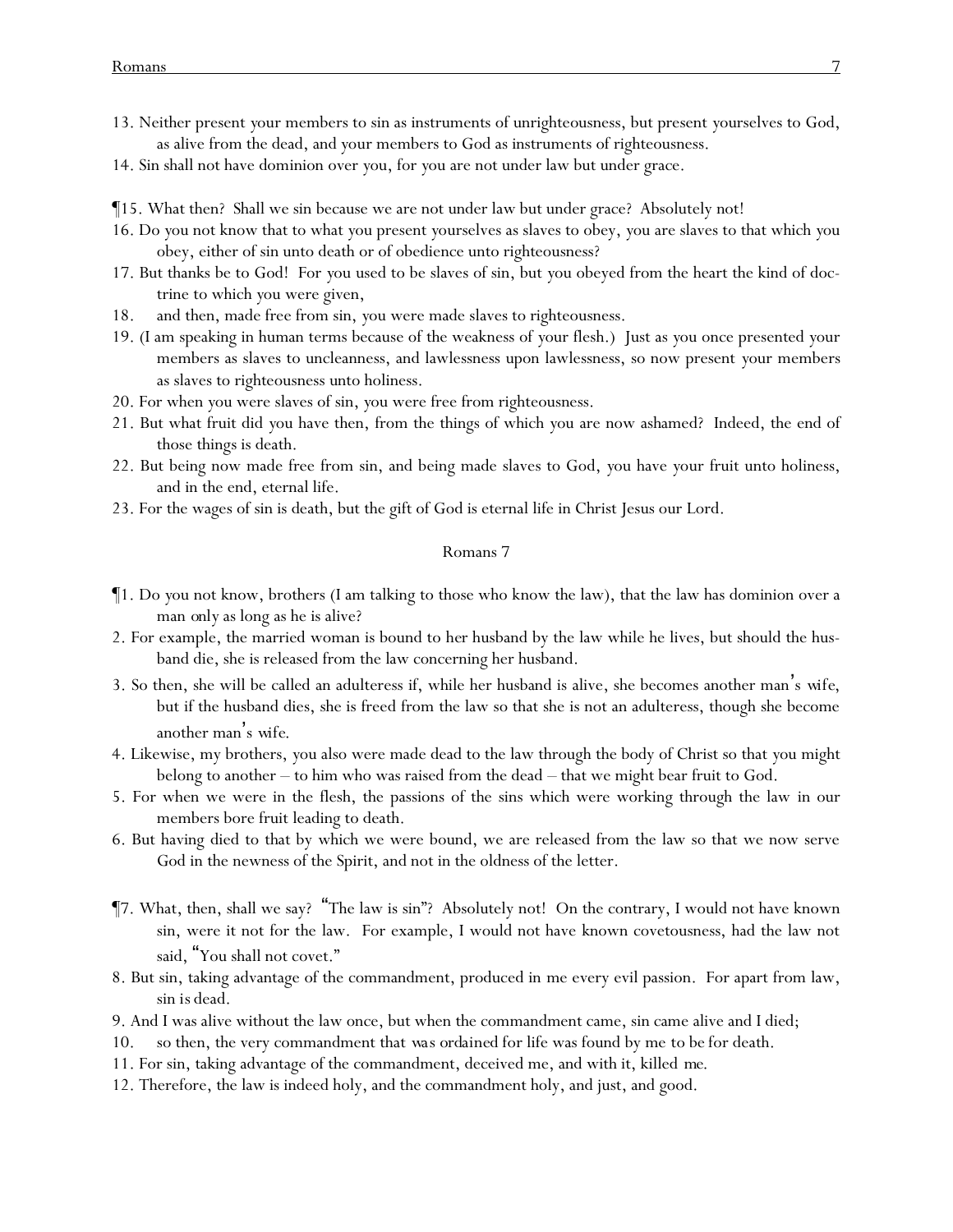- 13. But has that which was good become death to me? Absolutely not! On the contrary, sin, that it might be revealed *to be* sin, worked death in me through what is good so that through the commandment, sin might become exceedingly sinful.
- 14. For we know that the law is spiritual, but I am carnal, sold under sin.
- 15. For what I do, I do not understand, for what I want, that I do not do; but what I hate, that I do.
- 16. Now, if I do that which I do not want, I am agreeing with the law that *it is* good.
- 17. And it is now no longer I doing it, but sin that dwells in me.
- 18. For I know that in me (that is, in my flesh), dwells nothing good, for the willingness is present in me, but I do not find the doing of what is good.
- 19. For the good that I desire, I do not do; instead, the evil that I do not desire, this I do.
- 20. And if I do that which I do not desire, it is no longer I myself doing it, but sin that dwells in me.
- 21. I find, then, this law, that evil is present in me even when I desire to do good.
- 22. With the inner man, I joyfully consent to the law of God,
- 23. but I see a different law in my members, warring against the law of my mind and taking me captive to the law of sin that is in my members.
- 24. Wretched man that I am! Who shall deliver me from this body of death?
- 25. I thank God, through Jesus Christ our Lord! Therefore, in my mind I serve the law of God, but in the flesh, the law of sin.

- ¶1. There is now, therefore, no condemnation to those in Christ Jesus who do not walk after the flesh but after the Spirit.
- 2. For the law of the Spirit of life in Christ Jesus has made me free from the law of sin and death!
- 3. You see, because of the inadequacy of the law, in that it was limited by the flesh, after God had sent His own Son in the form of sinful flesh, then he, regarding sinfulness, condemned sin in that flesh,
- 4. so that the righteousness of the law might be fulfilled in us who do not walk after the flesh but after the Spirit.
- 5. For those who are after the flesh mind the things of the flesh, but those who are after the Spirit, the things of the Spirit.
- 6. For to be carnally minded is death, but to be spiritually minded is life and peace,
- 7. for the carnal mind is hostile to God. It is not subject to God's law; neither indeed can it be.
- 8. So then, those who are in the flesh cannot please God.
- 9. But *y*ou are not in the flesh but in the Spirit, if indeed the Spirit of God dwells in *y*ou. Now, if anyone does not have the Spirit of Christ, he does not belong to him,
- 10. but if Christ *be* in *y*ou, although the body is dead because of sin, the Spirit is life because of righteousness.
- 11. And if the Spirit of Him who raised Jesus from the dead dwell in *y*ou, He who raised Christ from the dead shall also bring to life *y*our mortal bodies by His Spirit that dwells in *y*ou.
- ¶12. Therefore, brothers, we are not debtors to the flesh, to live after the flesh,
- 13. for if *y*ou live after the flesh, *y*ou will die, but if by the Spirit *y*ou put to death the deeds of the body, *y*ou will live.
- 14. For as many as are led by the Spirit of God, these are the sons of God.
- 15. For *y*ou did not receive a spirit of slavery, leading *you* back into fear, but *y*ou received the Spirit of adoption, by which we cry out, "Abba!" (*that is,*" Father!")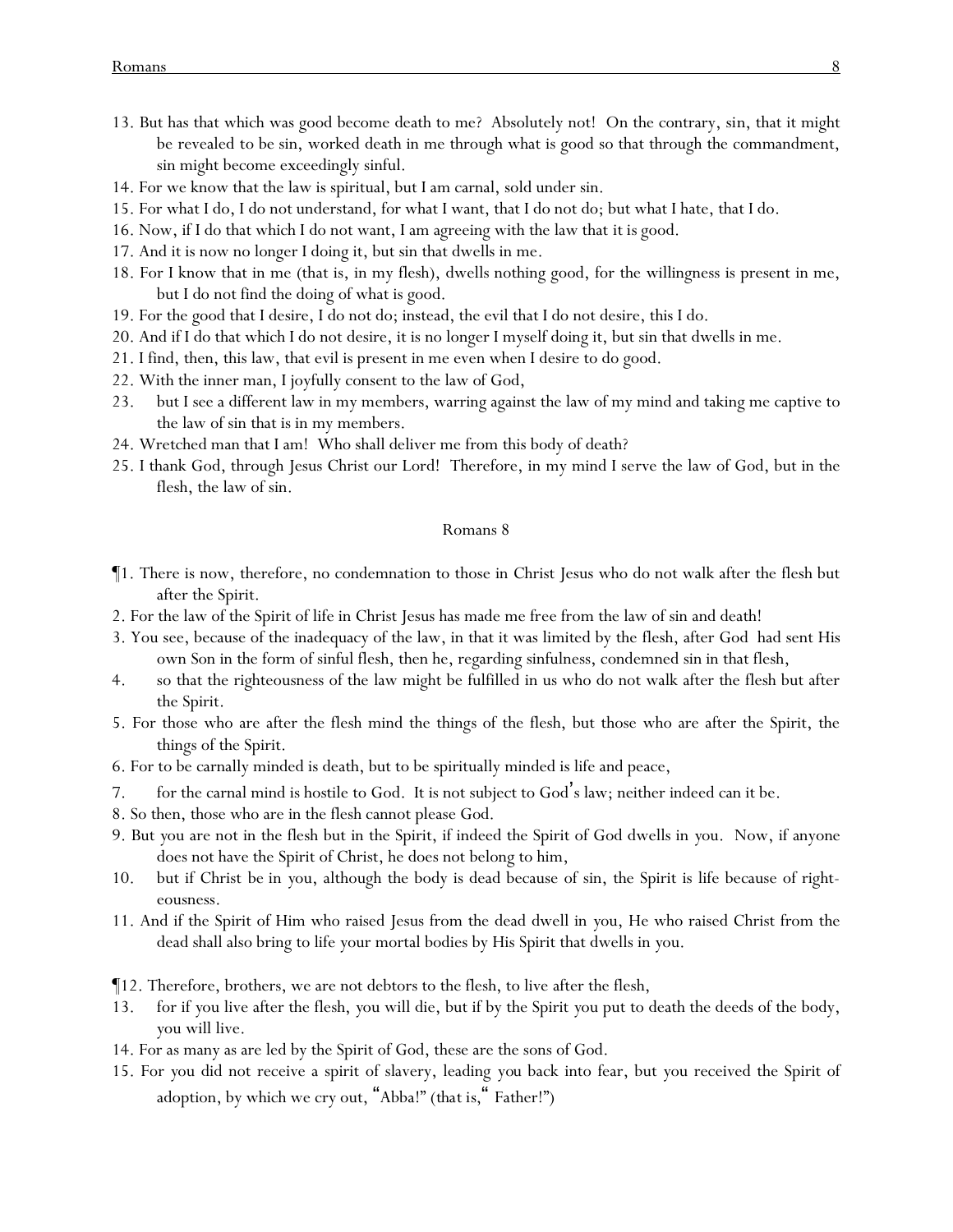- 16. The Spirit itself bears witness, together with our spirit, that we are children of God,
- 17. and if children, then heirs heirs of God, and heirs with Christ provided that we suffer with *him*so that we may also be glorified with *him*.
- ¶18. I consider the sufferings of this present time to be unworthy *of comparison* with the glory that shall be revealed to us.
- 19. Indeed, the earnest longing of the creature is eagerly awaiting the manifestation of the sons of God.
- 20. For the creature was made subject to vanity, not willingly, but by Him who subjected *it* in hope,
- 21. seeing that even the creature itself shall be delivered from its bondage to corruption unto the glorious liberty of the children of God.
- 22. For we know that to this very moment, all creation is groaning and travailing in pain.
- 23. And not only *that*, but we ourselves, who have the firstfruits of the Spirit, also groan within ourselves, eagerly awaiting the adoption, the redemption of our body.
- 24. For we are saved by hope, but hope *that is* seen is not hope, for what someone sees, why does he still hope *for it*?
- 25. But if we hope for that which we do not see, then with patience we earnestly wait for it.
- ¶26. Likewise, the Spirit also helps with our weaknesses, for we do not know what to pray for as one should, but the Spirit itself intercedes for us with groanings beyond words.
- 27. And he who searches the hearts knows what the Spirit means, for it makes intercession for saints according to *the will of* God.
- 28. So, we know that for those who love God, all things work together for good, for those who are the called according to *His* purpose.
- 29. For those whom He foreknew, He also predestined *to be* conformed to the image of His Son, so that he might be firstborn among many brothers.
- 30. And whom He predestined, these He also called; and whom He called, these He also justified; and whom He justified, these He also glorified.
- ¶31. What, then, shall we say to these things? If God is for us, who is against us?
- 32. Indeed, He who did not spare His own Son, but gave him up for us all, how shall He not also, with him, freely give us all things?
- 33. Who shall bring an accusation against God's elect? God is the one who justifies.
- 34. Who is the one that condemns? Christ is the one who died, but more than that, who was also raised up, who also is at God's right hand, who also is making intercession for us.
- 35. Who will separate us from the love of Christ? *Will* tribulation, or distress, or persecution, or famine, or nakedness, or peril, or sword?
- 36. (As it is written, "For your sake, we are put to death all the day long; we are considered sheep for slaughter.")
- 37. No! In all these things, we do more than conquer through him who loved us.
- 38. I am persuaded that neither death, nor life, nor angels, nor rulers, nor powers, nor things present, nor things to come,
- 39. nor height, nor depth, nor any other creature will be able to separate us from the love of God that is in Christ Jesus our Lord!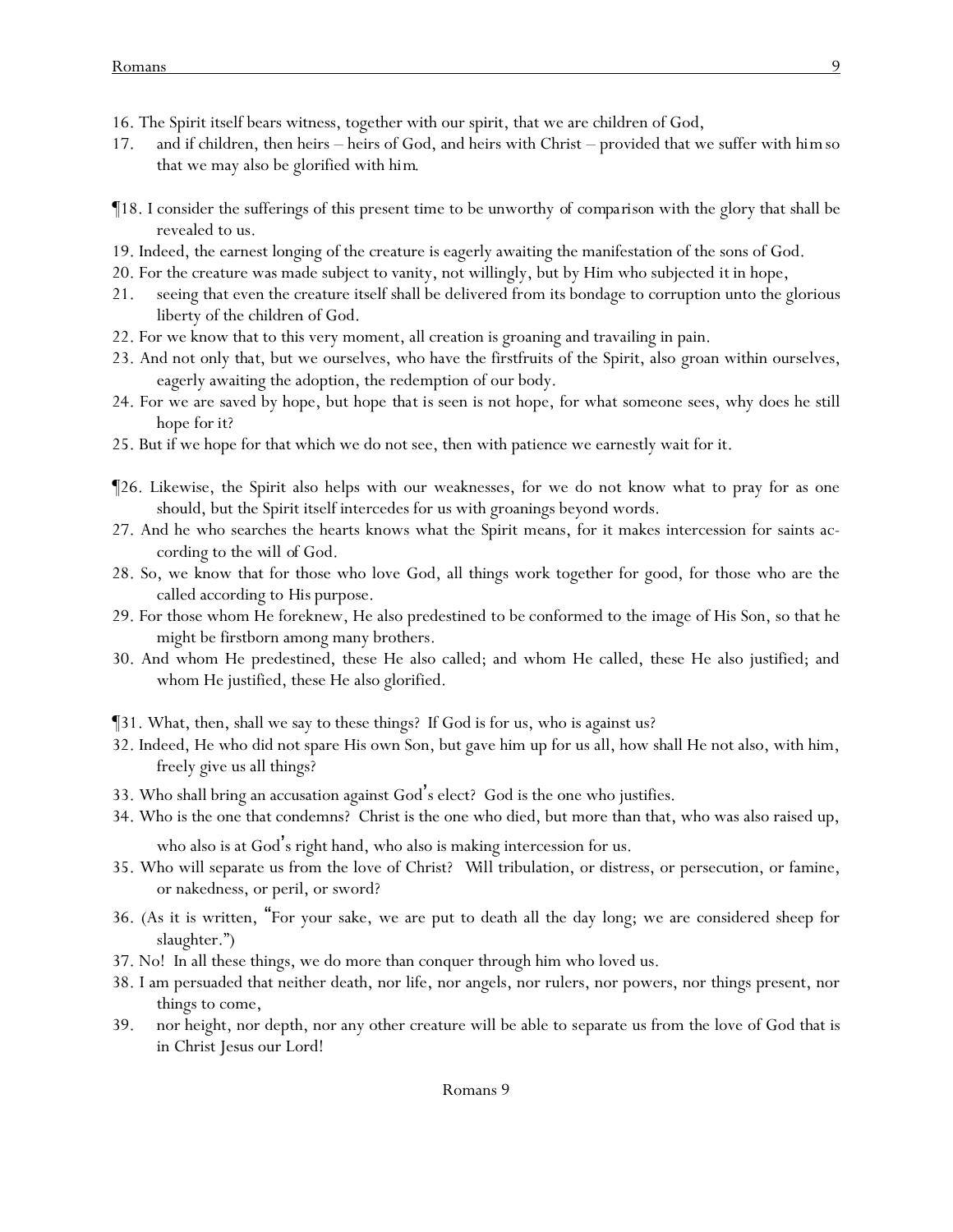¶1. I am speaking the truth in Christ; I am not lying, my conscience bearing me witness in the holy Spirit,

- 2. that I have great heaviness and continual sorrow in my heart.
- 3. There have been times I myself prayed to be accursed from Christ for my brothers, my kinsmen according to the flesh,
- 4. who are the Israelites, whose are the adoption, and the glory, and the covenants, and the giving of the law, and the service *of God*, and the promises,
- 5. whose are the fathers, and from whom, according to the flesh, *ca me* Christ, who is above all. God be blessed forever. Amen.
- 6. But it is not that the word of God has failed. For not everyone who is from Israel is Israel.
- 7. Neither are they all children just because they are seed of Abraham, but "In Isaac shall your seed be called."
- 8. That is to say, the children of the flesh, these are not the children of God, but the children of the promise are counted as the seed.
- 9. For this is the word of promise: "At the appointed time, I will come, and Sarah shall have a son."
- 10. And not only that, but Rebekah also, having conceived by one man, our father Isaac
- 11. (*the twins* being not yet born, neither having done anything good or evil, so that the purpose of God according to election might stand, not of works but of the one who calls),
- 12. it was said to her, "The older shall serve the younger."
- 13. Just as it is written, "I loved Jacob, but I hated Esau."

¶14. What shall we say, then? Is there injustice with God? Absolutely not!

- 15. For He said to Moses, "I will show mercy to whomever I show mercy, and I will have compassion on whomever I have compassion."
- 16. So then, *it is* not of him who wants *it*, nor of him who strives *for it*, but of God, who shows mercy.
- 17. For the scripture says to Pharaoh, "This is the very reason I raised you up, so that in you, I might demonstrate my power, and that my name might be proclaimed in all the earth."
- 18. So then, to whom He will, He shows mercy, and whom He will, He hardens.
- ¶19. You will say to me, then, "Why does He yet find fault? For who has resisted His will?"
- 20. Hold on there, O man. Who are you who talks back at God? Will the thing shaped say to Him who shaped it, "Why did you make me like this?"
- 21. Does not the potter have power over the clay, from the same lump to make one vessel for honor and another for dishonor?
- 22. So what, if God, desiring to demonstrate His wrath and to make known His power, bore with great patience the vessels of wrath made for destruction,
- 23. so that He might also make known the riches of His glory upon the vessels of mercy that He prepared beforehand for glory,
- 24. even us whom He has called, not only from the Jews but also from Gentiles?
- 25. As He also says in Hosea, "I will call *them* my people *who are* not my people, and *will call* her beloved *who was* not beloved."
- 26. "And it shall come to pass in the place where it was said to them, 'You are not my people, 'there they shall be called sons of the living God."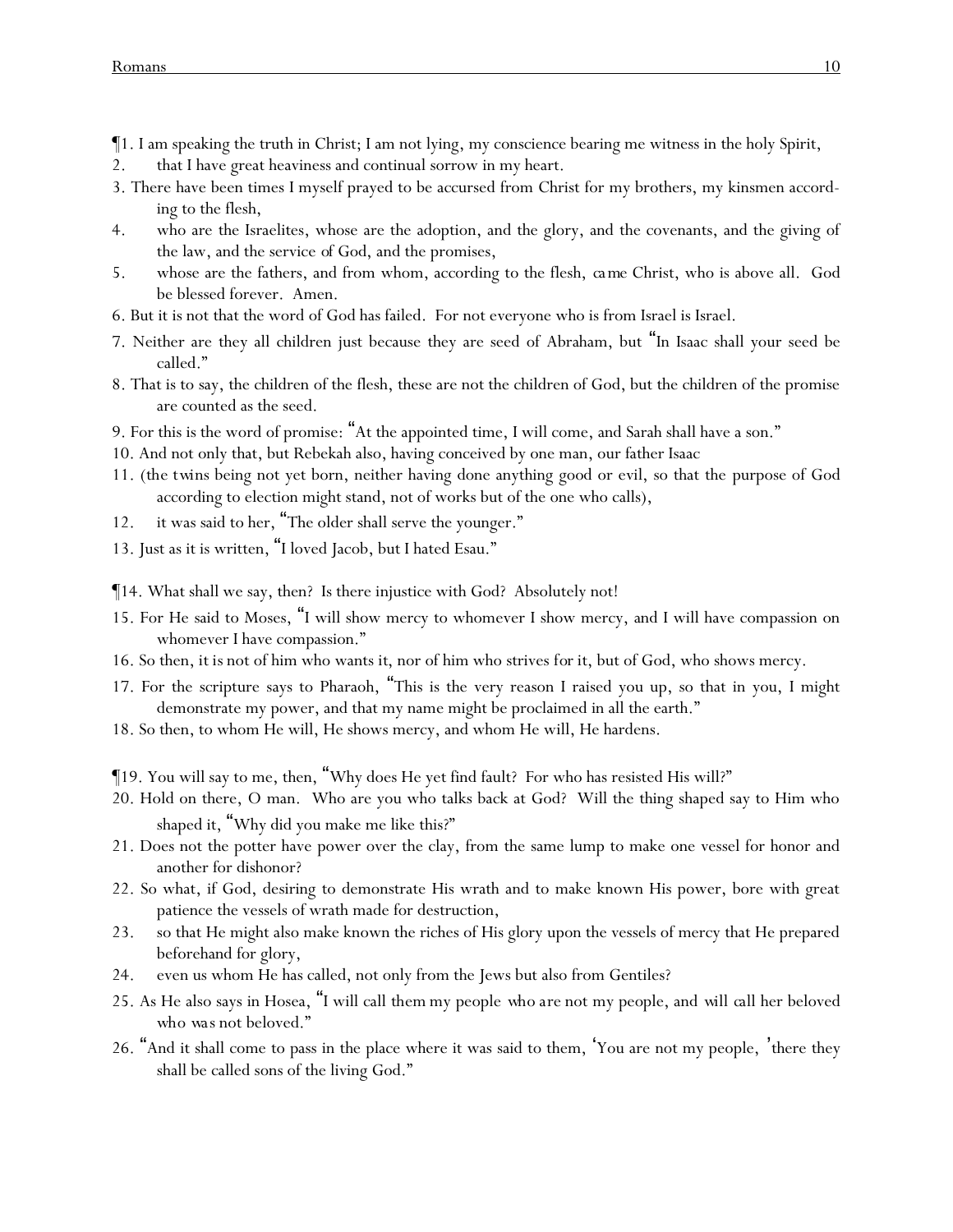- 27. And Isaiah cries out concerning Israel, "Though the number of the sons of Israel be like the sand of the sea, *only* the remnant shall be saved.
- 28. For He will finish the work and cut it short in righteousness, for a short work will the LORD make on the earth."
- 29. And as Isaiah also foretold, "Had the LORD of hosts not left us a seed, we would have been as Sodom, and we would have become like Gomorrah."
- ¶30. What shall we say then? This: the Gentiles, who were not seeking righteousness, have taken hold of righteousness – righteousness that comes from faith,
- 31. while Israel, seeking after the law of righteousness, has not attained to the law of righteousness.
- 32. Why? Because *their seeking was* not by faith, but as if by works of the law. For they stumbled over the stumbling-stone,
- 33. as it is written, "Behold, I am laying in Zion a stumbling-stone and a rock of offense, and no one who believes on him will be put to shame."

- ¶1.Brothers, my heart's desire and prayer to God for Israel is for *their* salvation.
- 2. I bear them witness, that they have a zeal for God, but not according to knowledge.
- 3. For being ignorant of God's righteousness, and striving to maintain their own righteousness, they have not submitted to the righteousness of God.
- 4. For to everyone who believes, Christ is the end of righteousness by law.
- 5. Moses writes about the righteousness which is by the law, that the man who does these things "shall live by them".
- 6. But the righteousness *which is* by faith speaks like this:" Do not say in your heart, 'Who shall ascend into heaven? (that is, to bring Christ down),
- 7. or, 'Who shall descend into the Abyss?' " (that is, to bring Christ up from the dead).
- 8. But what does he say? "The word is near you, in your mouth and in your heart." That is, the word of faith that we preach,
- 9. that if you confess with your mouth, "Lord Jesus", and believe in your heart that God raised him from the dead, you shall be saved.
- 10. For with the heart, one believes unto righteousness, and with the mouth, confession is made unto salvation.
- 11. For the scripture says, "No one who believes on him will be put to shame."
- 12. There is no difference between Jew and Greek, for the same Lord of all is rich toward all who call upon him,
- 13. for "Whoever shall call upon the name of the Lord shall be saved."
- 14. But how shall they call on him in whom they have not believed? And how shall they believe in him of whom they have not heard? And how shall they hear without a preacher?
- 15. And how shall they preach except they be sent? As it is written, "How beautiful are the feet of those who proclaim the gospel of peace, who proclaim the sweet message of good things!"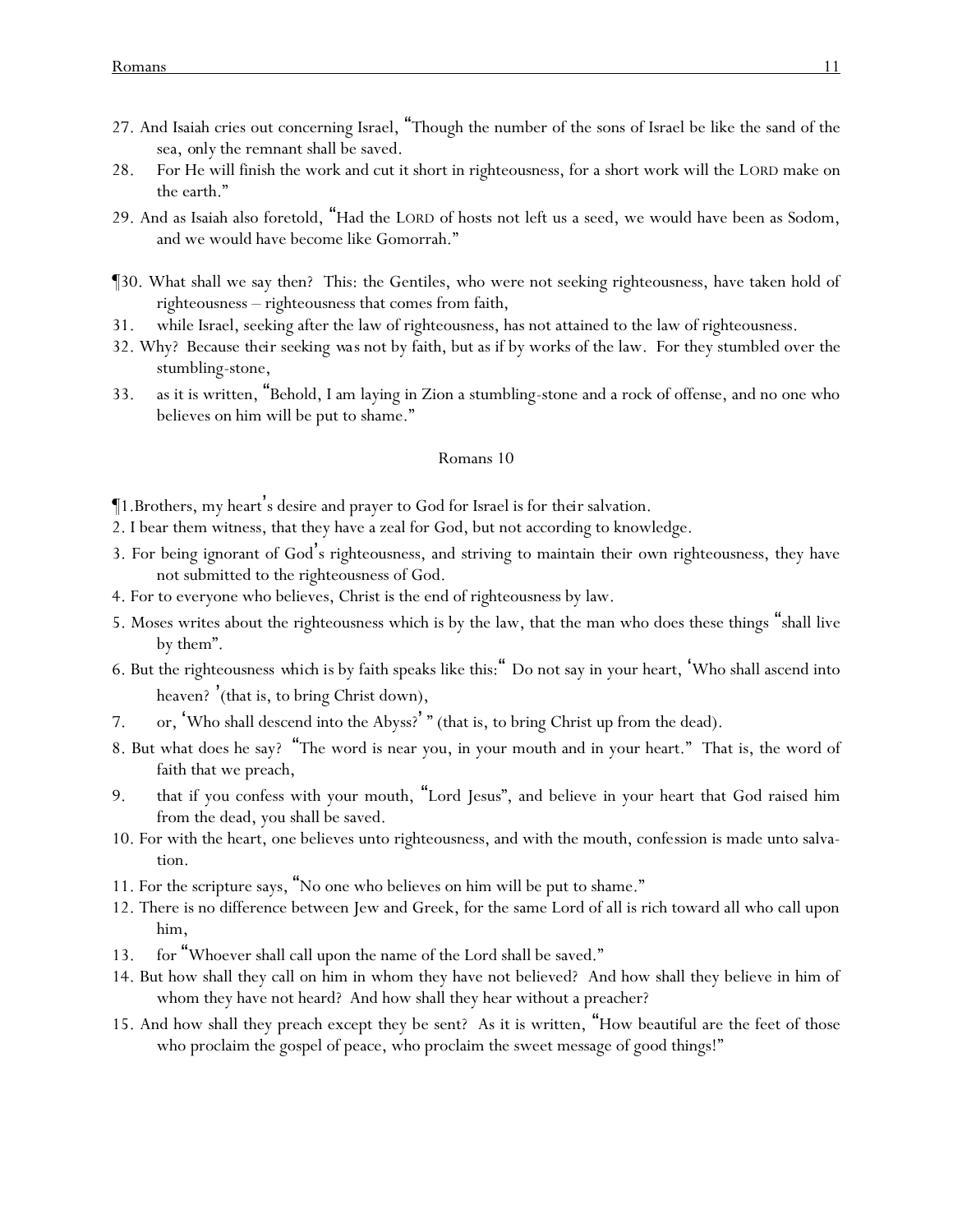- ¶16. (Nevertheless, not everyone obeyed the gospel. For Isaiah says, "O LORD, who has believed our report?")
- 17. So, faith comes from hearing, and hearing by the word of God.
- 18. But I say, did they not hear? Of course, *they did*. "Their sound has gone out to all the land, and their words to the ends of the earth."
- 19. But I say, did Israel not know? First, Moses said, "I will provoke *y*ou to jealousy by *those who are* not a people; by a foolish nation will I provoke *y*ou to anger."
- 20. Then Isaiah is very bold and says, "I have been found by those who do not seek me. I have made myself known to those who do not ask for me."
- 21. Moreover, to Israel he says, "I have stretched out my hands all day long to a disobedient and contradicting people."

- ¶1. I say then, has God repudiated His people? Absolutely not! For I myself am also an Israelite, of the seed of Abraham, of the tribe of Benjamin.
- 2. God has not repudiated His people whom He foreknew. Do *y*ou not know what the scripture says of Elijah, how he pleads with God against Israel, saying,
- 3. "LORD, they have killed your prophets and torn down your altars, and I alone am left, and they are seeking my life!"
- 4. But what does God's answer say to him? "I have preserved for myself seven thousand men who have not bowed the knee to Baal."
- 5. Likewise, there exists also, at this present time, a remnant chosen by grace.
- 6. And if *it is* by grace, *it is* no longer by works; otherwise, grace is no longer grace. That is, if *it is* by works, it is no longer grace; otherwise, the work is no longer a work.
- 7. What then? That which Israel seeks after, he has not obtained, but the chosen have obtained it, and the rest were blinded,
- 8. as it is written, "God gave them a spirit of slumber, eyes that do not see and ears that do not hear, until this very day."
- 9. And David says, "Let their table be for a snare, and for a trap, and for a stumbling-stone, and for a recompense to them.
- 10. Let their eyes be darkened so that they cannot see, and make their back to bow down always."
- 11. I say then, have they stumbled so that they might fall? Absolutely not! On the contrary, by their failure, salvation *has come* to the Gentiles so as to provoke them to jealousy.
- 12. Now, if their failure be gain for the world, and their loss be gain for the Gentiles, how much more so their fullness!
- ¶13. Here, I am speaking to *y*ou *who are* Gentiles. Inasmuch as I am an apostle to the Gentiles, I magnify my office,
- 14. if I might somehow provoke to jealousy my *kinsman in* the flesh and save some of them.
- 15. For if the casting away of them be reconciliation for the world, what *will* the receiving of them *be*, but life from the dead?
- 16. Now, if *the* first-fruit be holy, so is the lump, and if the root *be* holy, so *are* the branches.
- 17. And if some of the branches were broken off, and you, being a wild olive tree, were grafted in among them and have become a partaker of the root and of the fatness of the olive,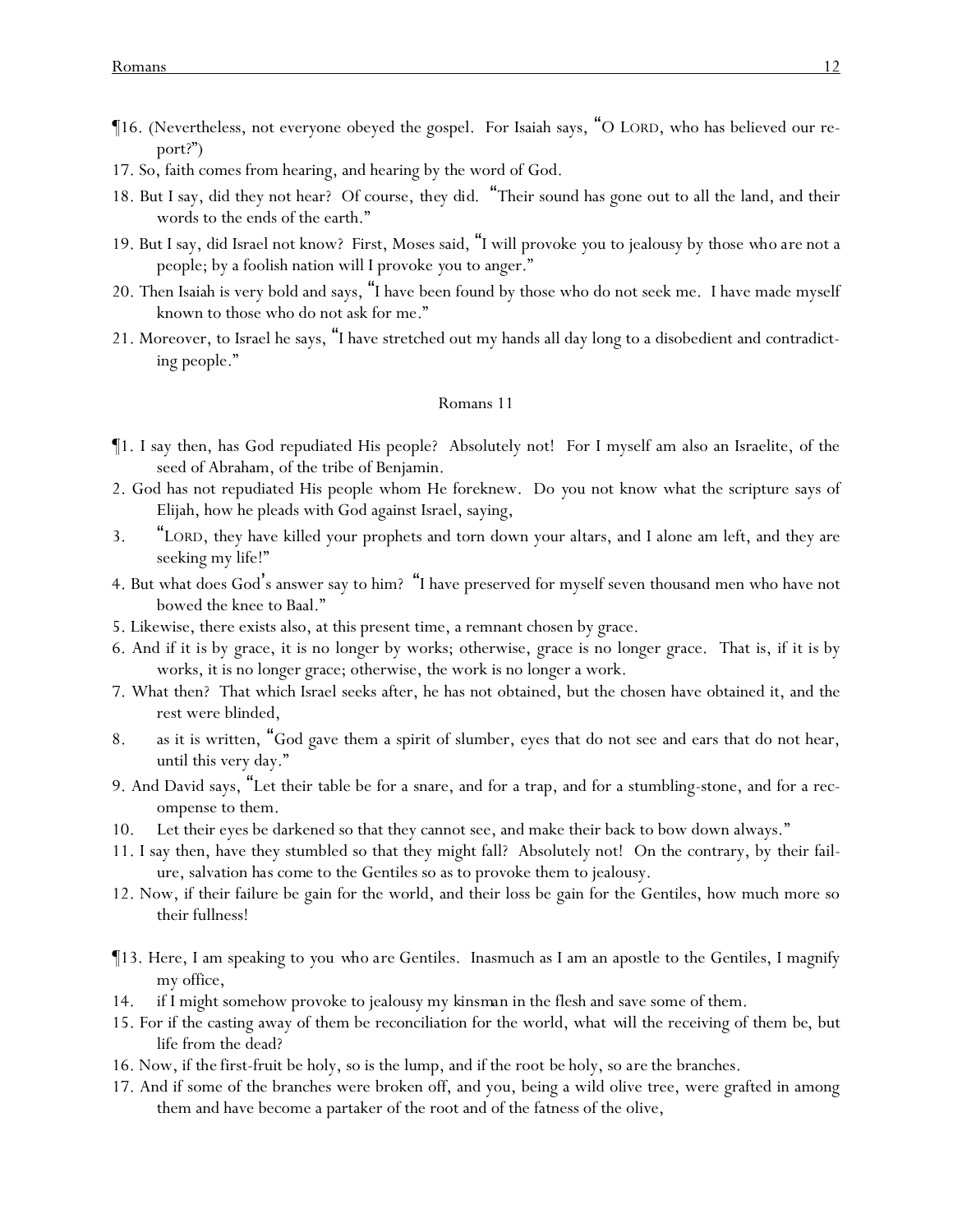- 18. do not glory over the branches. But if you do glory, you do not sustain the root, but the root, you.
- 19. You will say then, "The branches were broken off so that I might be grafted in."
- 20. True. *But* they were broken off because of unbelief, and you stand by faith. Do not be high-minded, but fear,
- 21. for if God did not spare the natural branches, He might not spare you, either.
- 22. Behold, therefore, the goodness and the severity of God; toward those who have fallen, severity, but toward you, goodness – if you continue in His goodness. Otherwise, you, too, shall be cut off.
- 23. And even they, if they do not continue in unbelief, shall be grafted in, for God is able to graft them in again.
- 24. For if you were cut out of what is by nature a wild olive tree and were grafted, contrary to nature, into a cultivated olive tree, how much more shall these, the natural *branches*, be grafted into their own olive tree?
- ¶25. Brothers, I would not have *y*ou ignorant of this mystery, lest *y*ou be wise in *y*our own sight, that blindness has come upon Israel, in part, until the fullness of the Gentiles comes in,
- 26. and thus, all Israel shall be saved, as it is written, "The Deliverer shall come out of Zion, and he shall turn ungodliness away from Jacob,
- 27. and this *shall be* my covenant with them when I take away their sins."
- 28. As regards the gospel, *they are* enemies for *y*our sakes, but as regards the election, *they are* beloved because of the fathers.
- 29. For the gifts and the calling of God are irrevocable.
- 30. For just as also *y*ou were once disobedient to God, but now have obtained mercy through their disobedience,
- 31. so these, too, have now disobeyed, that through the mercy shown to *y*ou, they might obtain mercy as well.
- 32. God has locked up everyone, together, in disobedience so that He might have mercy upon everyone.
- ¶33. Oh, the depth of the riches of both the wisdom and the knowledge of God! How unsearchable His judgments, and inscrutable His ways!
- 34. Who has known the mind of the LORD? Or who has been His counsellor?
- 35. Or who has first given to Him, so that it will be paid back to him?
- 36. For all things are of Him, and through Him, and for Him. To Him be glory forever. Amen.

- ¶1. Therefore, I entreat *y*ou, brothers, by the mercies of God, to present *y*our bodies a living sacrifice, holy and acceptable to God, *which is y*our spiritual worship.
- 2. And do not be conformed to this world, but be transformed by the renewing of *y*our mind so that *y*ou might discern what is the good, and acceptable, and perfect will of God.
- ¶3. For by the grace given to me, I say to everyone who is among *y*ou not to think more highly *of himself* than he ought to think, but to think soberly, according to the measure of faith that God has apportioned to each one.
- 4. For just as we have many members in one body, and not all the members have the same function,
- 5. so we, being many, are one body in Christ, and every one members of one another.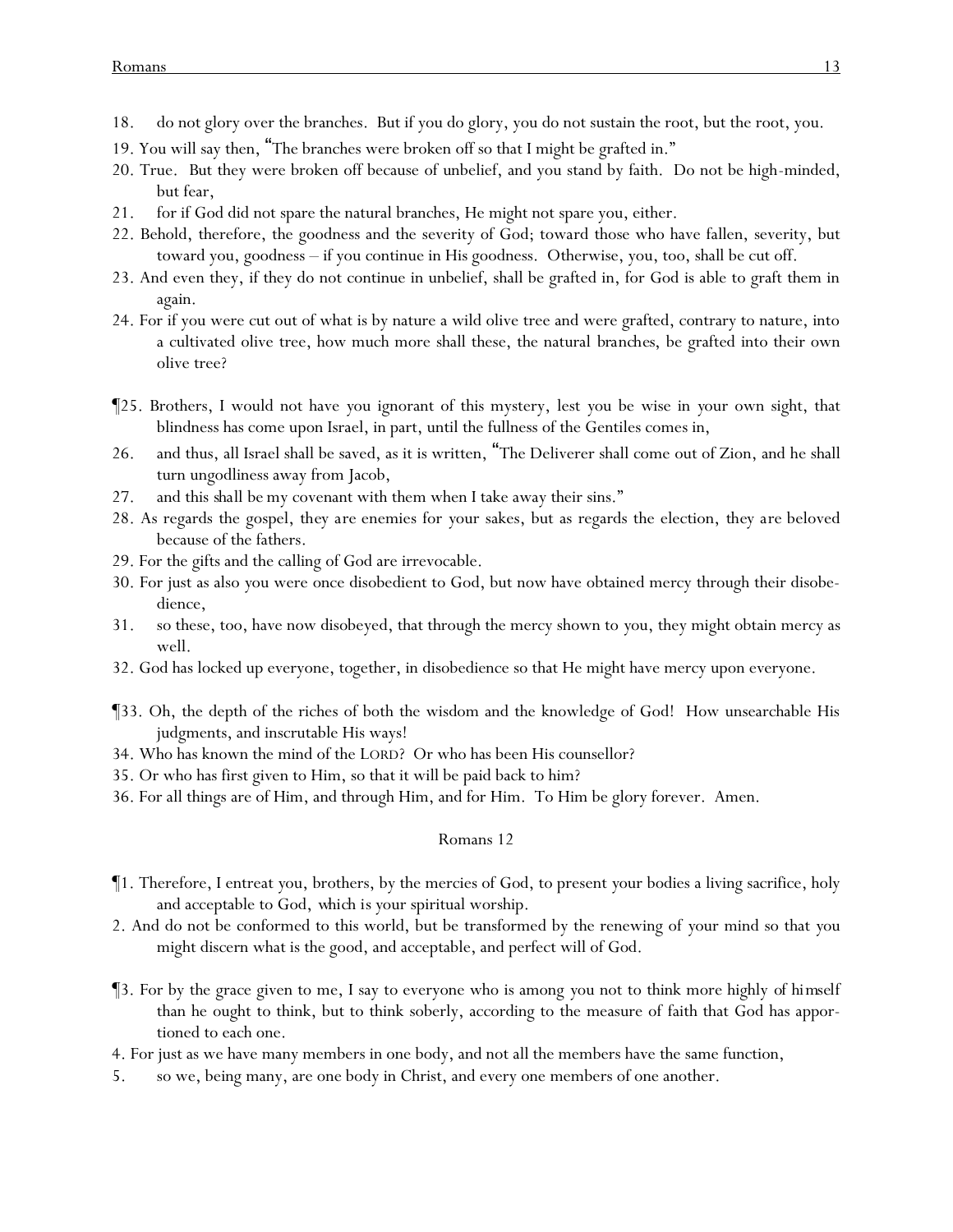- 6. Having, then, different gifts, according to the grace given to us, whether prophecy, *let us prophesy* according to the proportion of faith;
- 7. or if ministry, *let us attend* to the ministry; or he who teaches, *let him attend* to the teaching;
- 8. or he who exhorts, to exhortation. He who gives, *let him give* with sincerity. He who rules, *let him rule* with diligence. He who shows mercy, *let him do so* cheerfully.
- 9. *Let* love *be* without hypocrisy. Abhor the evil; cling to the good.
- 10. *Be* devoted to one another with brotherly love, preferring one another in honor;
- 11. concerning diligence, not slack; zealous in spirit, serving the Lord;
- 12. rejoicing in hope; persevering in tribulation; persistent in prayer;
- 13. contributing to the needs of the saints; pursuing hospitality.
- 14. Bless those who persecute *y*ou; bless, and do not curse.
- 15. Rejoice with those who are rejoicing, and weep with those who are weeping.
- 16. Be of the same mind toward one another. Do not mind high things, but associate with the lowly. Do not be wise in *y*our own eyes.
- 17. Repay no one evil for evil. Provide good things in the sight of all men.
- 18. If possible, as much as it depends on *y*ou, live peaceably with all men.
- 19. Do not avenge *y*ourselves, beloved, but give place to wrath, for it is written, "Vengeance is mine; I will repay, says the LORD."
- 20. Therefore, "If your enemy hunger, feed him; if he is thirsty, give him drink, for in doing this, you will heap coals of fire on his head."
- 21. Do not be overcome by evil, but overcome evil with good.

- ¶1. Let every soul be subject to the higher powers, for there is no power but of God; the powers that exist are ordained by God.
- 2. Therefore, he who opposes the power is resisting the ordinance of God, and they who resist shall receive to themselves damnation.
- 3. For rulers are not a terror to good works, but to evil works. Would you not fear the authority? Do what is good, and you shall have praise of the same,
- 4. for he is the minister of God to you for good. But if you do what is evil, be afraid, for he does not bear the sword in vain. For he is a minister of God, an avenger to execute wrath upon the one who does evil.
- 5. Wherefore, it is necessary to be subject, not just because of wrath, but also for conscience sake.
- 6. This is also why *y*ou pay taxes, for they are ministers of God, continually attending to this very thing.
- 7. Render to all, therefore, what is due them: tax to whom tax; custom to whom custom; fear to whom fear; honor to whom honor.
- ¶8. Owe no one anything, except to love one another, for he who loves another has fulfilled the law.
- 9. For this, "You shall not commit adultery; you shall not murder; you shall not steal; you shall not covet;" and whichever other commandment, is summed up by this statement: "You shall love your neighbor as yourself."
- 10. Love does not do wrong to a neighbor; therefore, love is the fulfillment of the law.
- ¶11. Besides this, we know the time, that it is already the hour for us to awake from sleep, for our salvation is nearer now than *it was* when we believed.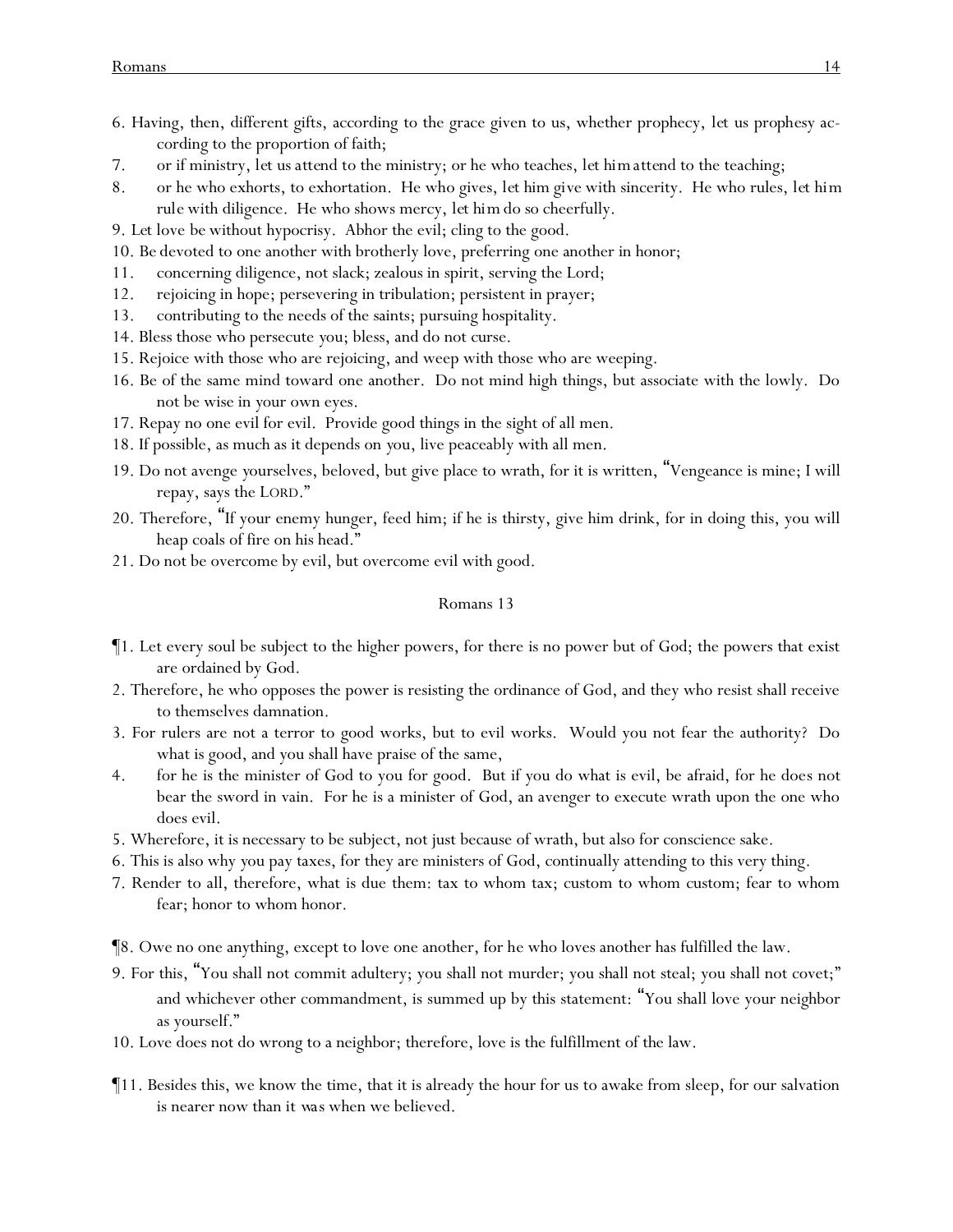- 12. The night is far spent, and the day is at hand; therefore, let us lay aside the works of darkness and put on the armor of light.
- 13. Let us walk decently, as in the day, not in revelry and drunkenness, nor in promiscuity and sensuality, nor in strife and envy.
- 14. Instead, put on the Lord Jesus Christ, and do not make provision for the flesh, *to gratify its* lusts.

- ¶1. Receive him who is weak in the faith, but not for quarrels over opinions.
- 2. One has faith to eat anything, but he who is weak eats *only* plants.
- 3. Let not him who eats despise him who does not eat, and let not him who does not eat condemn him who eats, for God has received him.
- 4. Who are you who judges another man's servant? To his own master, he stands or falls. And he will stand, for God is able to make him stand.
- 5. One man regards one day above another, but another man regards every day *alike*. Let each be fully persuaded in his own mind.
- 6. He who observes the day, observes *it* to the Lord, and he who does not observe the day, to the Lord he does not observe *it*. Moreover, he who eats, eats to the Lord, for he gives thanks to God, and he who does not eat, to the Lord he does not eat, and he gives thanks to God.
- 7. No one among us lives to himself, and no one dies to himself.
- 8. If we live, we live to the Lord, and if we die, we die to the Lord. Whether we live or whether we die, therefore, we are the Lord's.
- 9. For to this end, Christ both died and rose and lived *again*, that he might be Lord of both the dead and the living.
- 10. So, why do you condemn your brother? Or why do you despise your brother? For we shall all stand before the judgment seat of Christ.
- 11. For it is written, "As I live, says the LORD, every knee shall bow to me, and every tongue shall confess God."
- 12. Therefore, every one of us shall give an account of himself to God.
- ¶13. So then, let us no longer condemn one another, but decide this instead: to lay no stumbling-block before a brother, or anything that causes *him*to fall.
- 14. I know and am persuaded in the Lord Jesus that nothing of itself is unclean; and yet, to him who considers something to be unclean, to him it is unclean.
- 15. If your brother is grieved by what you eat, you are no longer walking in love. Do not destroy, with what you eat, him for whom Christ died!
- 16. Do not let *y*our good be evil spoken of.
- 17. For the kingdom of God is not food and drink, but righteousness and peace and joy in the holy Spirit,
- 18. and he who serves Christ in these things is acceptable to God and approved by men.
- 19. Therefore, let us pursue the things that make for peace, and the things that make for the edification of one another.
- 20. Do not destroy the work of God on account of food! All things are indeed pure, but it is wrong for the man whose eating is a stumbling-block.
- 21. It is good not to eat meat, nor drink wine, nor *do anything* by which your brother stumbles, or is offended, or is made weak.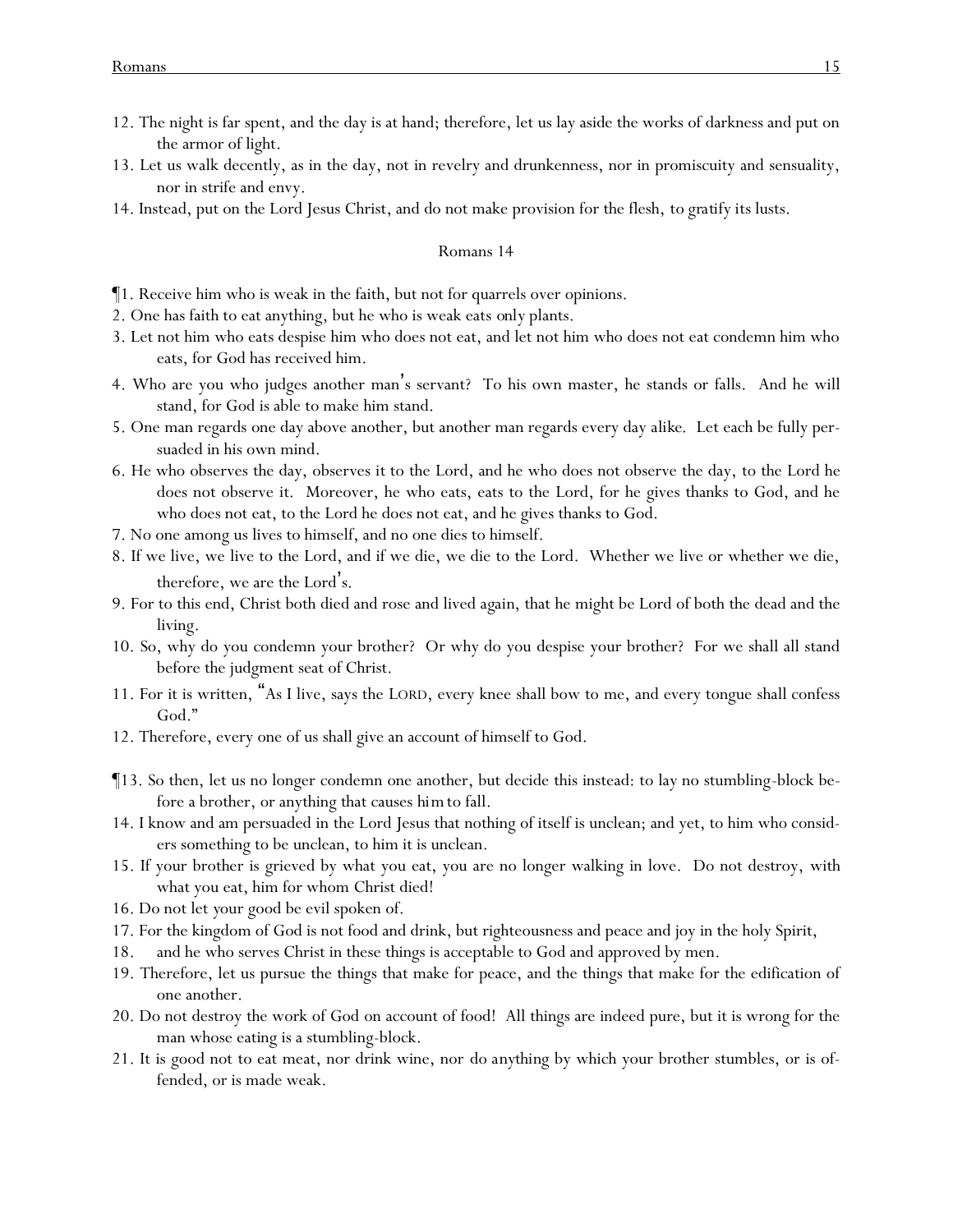- 22. Do you have faith? Have it to yourself before God. Blessed is he who does not condemn himself in the thing he allows.<sup>1</sup>
- 23. But he who has doubts is condemned if he eats because *his eating is* not of faith. Whatever is not of faith is  $\sin^2$
- ¶24. To Him who is able to establish *y*ou in my gospel, and in the preaching of Jesus Christ, and in the revelation of the mystery kept secret from time immemorial,
- 25. but now revealed, made known through the writings of the prophets, by command of the eternal God, for the obedience of faith among all the Gentiles,
- 26. to Him, the only wise God, be glory forever through Jesus Christ. Amen.

- ¶1. Now, we who are strong ought to bear with the weaknesses of the weak and not to please ourselves.
- 2. Let each of us please his neighbor, to the extent that it is good for edification.
- 3. For even Christ did not please himself, but, as it is written, "The reproaches of those who reproach you fell on me."
- 4. And surely, whatever was written before was written for our learning, so that through patience and the comfort of the scriptures, we might have hope.
- 5. May the God of patience and comfort give *y*ou the same mind toward one another in Christ Jesus,
- 6. so that in one accord, *y*ou might glorify with one voice the God and Father of our Lord Jesus Christ.
- 7. To this end, receive one another, just as Christ also received *y*ou, for the glory of God.
- 8. For I say, Christ Jesus was made a minister of the circumcision for the sake of the truth of God, to confirm the promises *made* to the fathers,
- 9. and for the Gentiles to glorify God for mercy, as it is written, "For this cause will I confess you among the Gentiles and sing to your name."
- 10. And again, it says, "Rejoice, O Gentiles, with His people!"
- 11. And again, "Praise the LORD, all *y*ou Gentiles, and extol Him, all peoples!"
- 12. And again, Isaiah says, "There shall be a root of Jesse, and he shall arise to rule the nations. In him shall the Gentiles hope."
- 13. Now, may the God of hope fill *y*ou with all joy and peace in believing, so that *y*ou might abound in hope by the power of the holy Spirit.
- ¶14. I am also convinced concerning *y*ou, my brothers, that *y*ou are full of goodness, filled with all knowledge, and able to admonish one another.
- 15. Nevertheless, refreshing *y*our memory, as it were, I have written *y*ou rather boldly in some parts, brothers, because of the grace that is given to me by God,
- 16. for me to be a minister of Jesus Christ to the Gentiles, ministering as a priest the gospel of God, so that the offering of the Gentiles might be acceptable, being sanctified by the holy Spirit.
- 17. Therefore, in Christ Jesus, I have reason to boast in things pertaining to God.

 $1$  Or, "approves".

<sup>&</sup>lt;sup>2</sup> The following three verses (14:24–26) are found at the end of this book in some manuscripts, and understandably so. They interrupt the train of thought here and seem more fitting as part of a conclusion. However, the interjection of praise "to the only wise God" appears near the beginning of of both 1Timothy and Jude; so, despite its seeming awkwardness, it is possible that Paul paused here to give praise to God.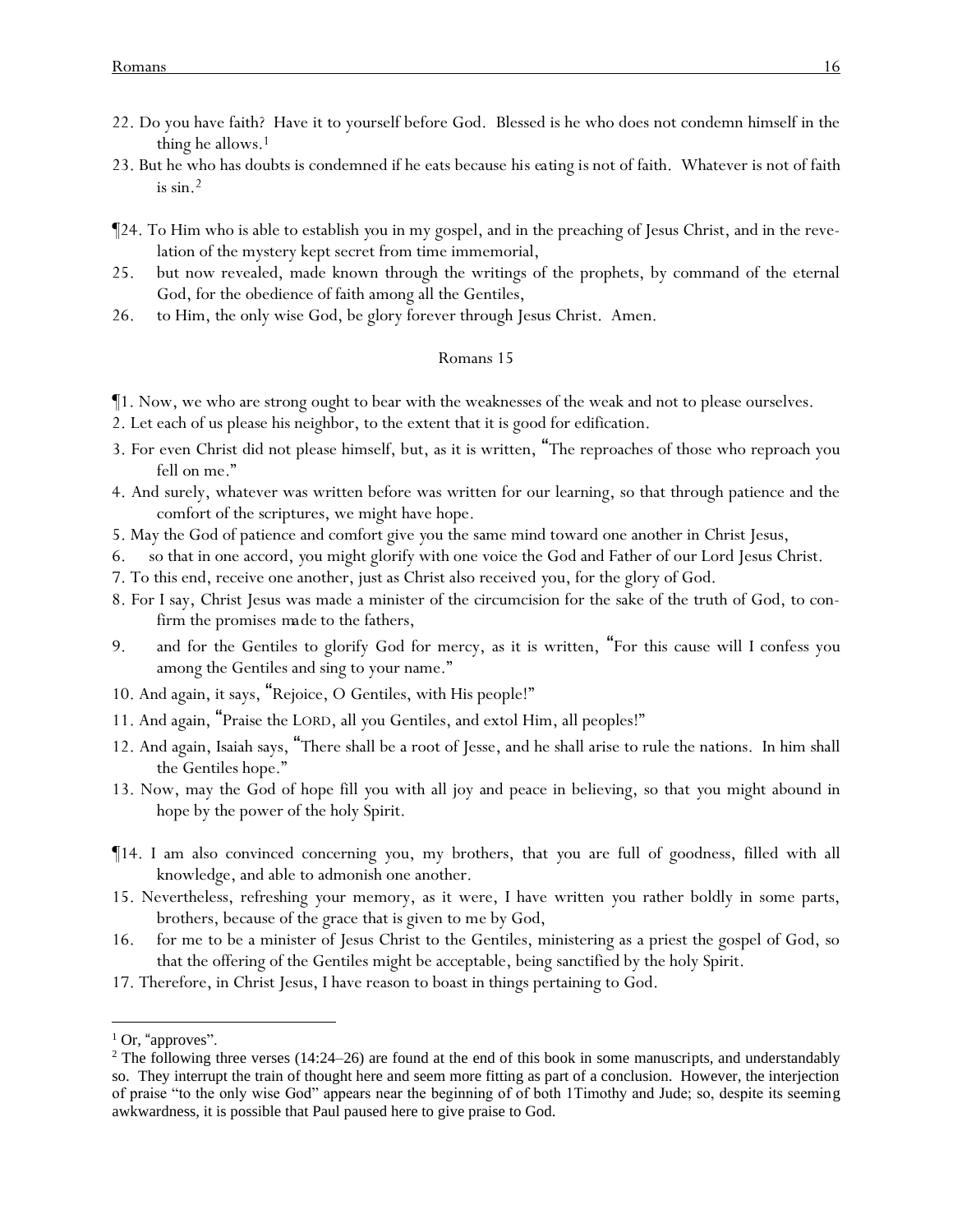- 18. I will not presume to speak of any of the things that Christ has not wrought through me to bring about the obedience of Gentiles in word and deed,
- 19. with mighty signs and wonders by the power of the Spirit of God. So, as for me, from Jerusalem and beyond, as far as Illyricum, I have fully preached the good news of Christ,
- 20. striving thus to preach the good news, not where Christ is known, lest I build upon another man's foundation,
- 21. but, as it is written, "That which had not been told them of him, they shall see, and those who had not heard shall understand."

¶22. For that reason also have I been prevented many times from coming to *y*ou,

- 23. but now, no longer having a place in these parts, and for many years having an earnest desire to come to *y*ou,
- 24. if and when I go to Spain, I will come to *y*ou, for I hope to visit *y*ou on my way through, and to be helped by *y*ou on my journey there, once I have enjoyed your company for a while.
- 25. But now, I am going to Jerusalem to minister to the saints,
- 26. for Macedonia and Achaia were pleased to make a contribution for the poor among the saints who are in Jerusalem.
- 27. They were pleased, it is true, but they are their debtors. For since the Gentiles have partaken of their spiritual things, they ought also to minister to them with natural things.
- 28. So then, when I have finished this and sealed this fruit to them, I will leave *and go* by *y*ou to Spain.
- 29. And I know that when I come to *y*ou, I will come in the fulness of the blessing of the gospel of Christ.
- ¶30. Now, I entreat *y*ou, brothers, by our Lord Jesus Christ, and in the Spirit's love, to strive together with me in prayers to God for me,
- 31. that I might be delivered from those in Judea who do not believe and that my service to the saints in Jerusalem might be acceptable,
- 32. so that by the will of God, I might come to *y*ou with joy, and together with *y*ou be refreshed.
- 33. The God of peace be with *y*ou all. Amen..

- ¶1. I commend to *y*ou Phoebe our sister, who is a servant of the Assembly that is in Cenchrea,
- 2. that you receive her in the Lord in a manner worthy of the saints and that *y*ou help her in whatever matter she may need of *y*ou, for she has been a patroness of many, and of myself as well.
- ¶3. Greet Prisca and Aquila, my fellow-workers in Christ Jesus,
- 4. who have risked their own neck for my life, for whom not only I give thanks, but also all the Assemblies of the Gentiles,
- 5. and *greet* the Assembly in their house. Greet my beloved Epaenetus, who is the firstfruits of Achaia to Christ.
- 6. Greet Mariam, who has bestowed much labor on us.
- 7. Greet Andronicus and Junia, my kinsmen and my fellow prisoners, who are of note among the apostles, who also were in Christ before me.
- 8. Greet Amplias, my beloved in the Lord.
- 9. Greet Urbanus, our fellow-worker in Christ, and my beloved Stachys.
- 10. Greet Apelles, who is approved in Christ. Greet those who are of the household of Aristobulus.